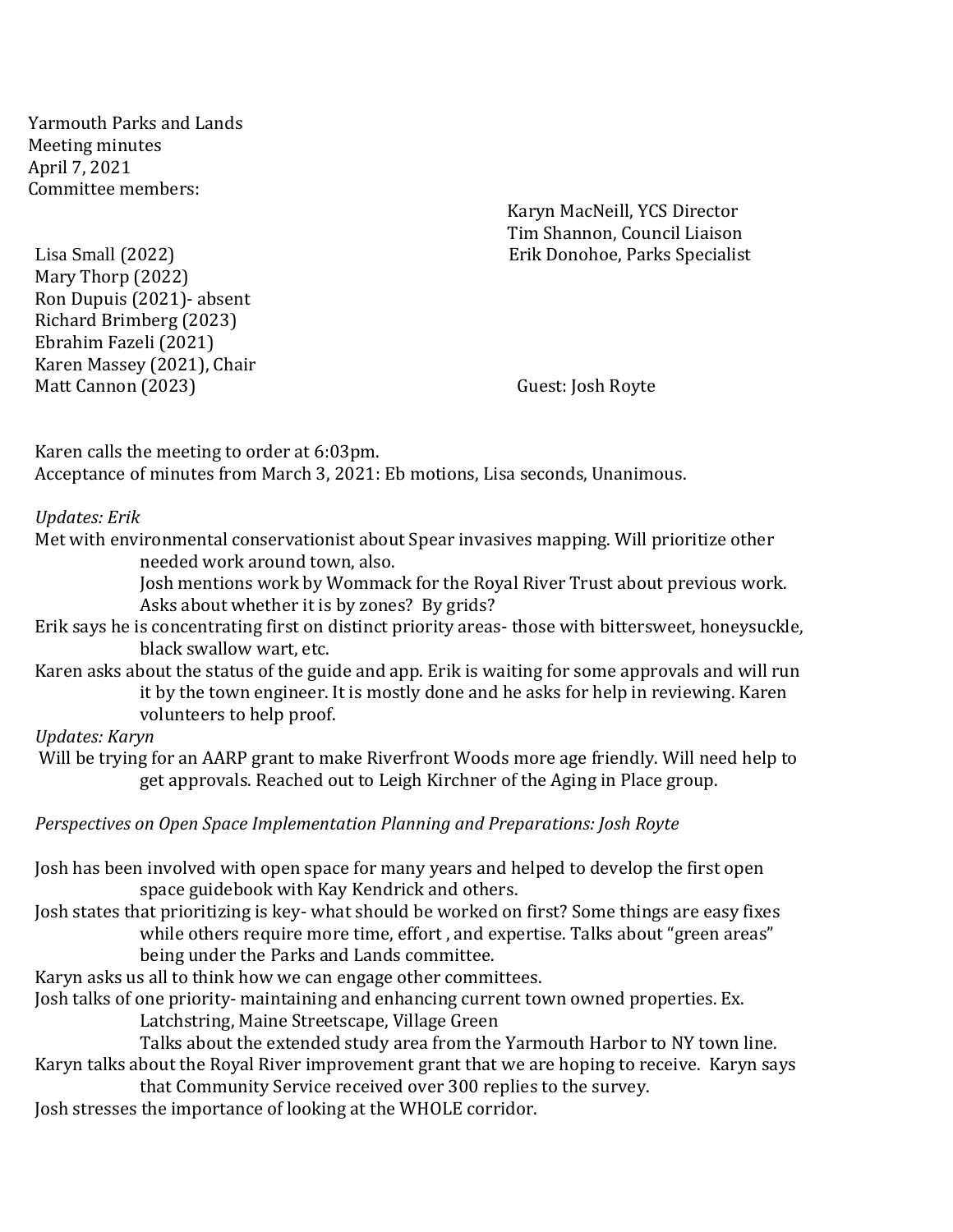Josh also mentions management plans and volunteers to help with the Frank Knight Forest plan and will help in a more limited capacity with the others.

Karyn talks of the other management plans that we have done-Pratts, Fels-Groves, Tinker, Spear Karen asks if we should do one management plan a year?

Josh talks of staff facilitation. Uses Frank Knight Forest as example of many involved stakeholders. Floats the idea of midsummer public meetings. Lisa mentions our concerns regarding extending protections to FKF.

Josh- how do we prioritize? Suggest s prioritizing new acquisitions around values that have stood the test of time: ex. scenic views, water quality, waterfront access Need to involve owners and abutters. Ex. Blueberry Cove connecting to harbor front

One large problem is that there is **no** budget to move on possible acquisitions.

Tim will check on current budget proposals. Mentions that impact fees from new subdivisions are on the council agenda. Town is trying to establish a connection between new construction and costs to sewer, water, education, parks traffic, etc. per bedroom. Looking for associative ratio for correlation. Idea needs more buy-in from town residents.

Tim also says that there is nothing proposed in land acquisition funding. Fund currently has \$34,000. Community Service is lobbying for an additional staff person.

Mary states that when applying for grants we need to show town's desire to support land acquisition.

Josh talks of implementation of Open Space Plan- a natural resource opportunity. Three Good Things: 2016- Village Run, 2018- Dugas property, 2019- Pleasant Street Josh mentions that shoreland ordinances have decreased some protections. Need to present incentives to current landowners. Look at donating property, tax benefits. Possible new land acquisition bond from state. Town has always supported these types of bond funds.

Karen states that it is great to have people with long history of conservation like Josh. Also says that at some point, another comp plan will be due.

Karyn reiterates her desire to engage other committees. Karen says we are trying to reactivate connections and also to be more aware of the other committees and their work. Josh presents a chart that shows where there are connections and stresses the importance of knowing what the other committees do.

Karen suggests sharing the matrix with the planning board and the planning dept.

Lisa asks about the new town planner and says we should try to meet. Karyn states that the new person is Erin Zwirko from the Arlington, Wellesley and Melrose, Mass. areas.